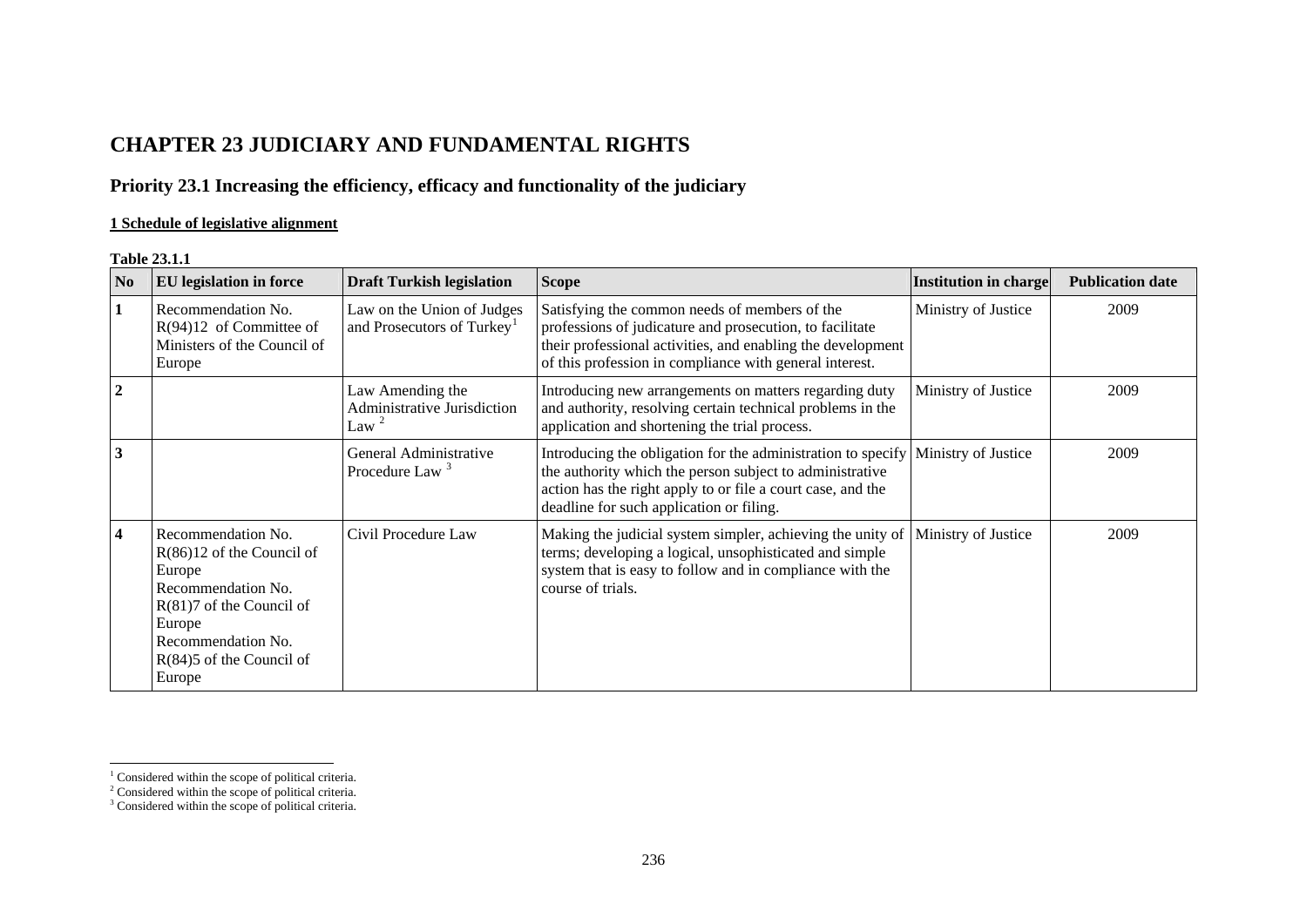### **Table 23.1.1 (Continued)**

| N <sub>0</sub> | <b>EU</b> legislation in force                                                                                                                                                                                                                                      | <b>Draft Turkish legislation</b>                                                                  | <b>Scope</b>                                                                                                                                                                                                                                                                                                                                                                                                                                                                                                                                                           | Institution in charge  | <b>Publication date</b> |
|----------------|---------------------------------------------------------------------------------------------------------------------------------------------------------------------------------------------------------------------------------------------------------------------|---------------------------------------------------------------------------------------------------|------------------------------------------------------------------------------------------------------------------------------------------------------------------------------------------------------------------------------------------------------------------------------------------------------------------------------------------------------------------------------------------------------------------------------------------------------------------------------------------------------------------------------------------------------------------------|------------------------|-------------------------|
| 5              | Recommendation No.<br>$R(86)12$ of the Council of<br>Europe<br>Recommendation No. R(98)<br>of the Council of Europe<br>Recommendation No.<br>$R(99)19$ of the Council of<br>Europe<br>Reconciliation on Legal<br>Issues No. R (2002) 10 of<br>the Council of Europe | Law on Conciliation in Penal<br>Procedures <sup>4</sup>                                           | Reducing of the workload in judiciary, resolution of<br>disputes with minimum costs and satisfaction of the<br>parties in a more peaceful and conciliatory manner outside<br>the judicial system in accordance with the "restorative<br>justice principle".<br>Within the framework of the judiciary reform, enabling<br>possibility for the trials in a faster, simpler, effective way<br>and with a minimum cost, and resolution of certain<br>disputes through non-contentious jurisdiction,<br>compromise, and conciliation instead of contentious<br>jurisdiction | Ministry of Justice    | 2009                    |
| 6              | Recommendation No.<br>$R(86)12$ of the Council of<br>Europe<br>Recommendation No. R(98)<br>of the Council of Europe<br>Recommendation No.<br>$R(99)19$ of the Council of<br>Europe, Reconciliation on<br>Legal Issues No. R (2002)<br>10 of the Council of Europe   | Law on Non-Contentious<br>Jurisdiction and Alternative<br>Ways of Dispute Resolution <sup>5</sup> | Within the framework of judicial reform; enabling<br>possibility for the trials in a faster, simpler, effective way<br>and with a minimum cost, and resolution of certain<br>disputes through non-contentious jurisdiction,<br>compromise, and conciliation instead of contentious<br>jurisdiction                                                                                                                                                                                                                                                                     | Ministry of Justice    | 2009-2010               |
| $\overline{7}$ |                                                                                                                                                                                                                                                                     | Law Amending the Law on<br>Supreme Court <sup>6</sup>                                             | Reducing the workload of the Supreme Court by<br>establishing courts of appeals.                                                                                                                                                                                                                                                                                                                                                                                                                                                                                       | Ministry of Justice    | 2009-2010               |
| 8              | Regulations No. 4253/88,<br>2988/95, 2064/97 and<br>1267/1999                                                                                                                                                                                                       | Law on Court of Audits <sup>7</sup>                                                               | Ensuring contribution of external audit to the<br>establishment of an accountable and transparent public<br>financial management system in accordance with the<br>Constitution and Code No. 5018                                                                                                                                                                                                                                                                                                                                                                       | <b>Court of Audits</b> | 2009                    |

<span id="page-1-1"></span><span id="page-1-0"></span><sup>&</sup>lt;sup>4</sup> Considered within the scope of political criteria.

<span id="page-1-2"></span><sup>&</sup>lt;sup>5</sup> Considered within the scope of political criteria.

<sup>6</sup> Considered within the scope of political criteria.

<span id="page-1-3"></span><sup>&</sup>lt;sup>7</sup>It is also mentioned under "Priority 32.2. Adoption of the pending legislation for ensuring the operation of Court of Auditors to be in line with the standards and principles of the International Organistaion of Supreme Audit Institutions (INTOSAI)".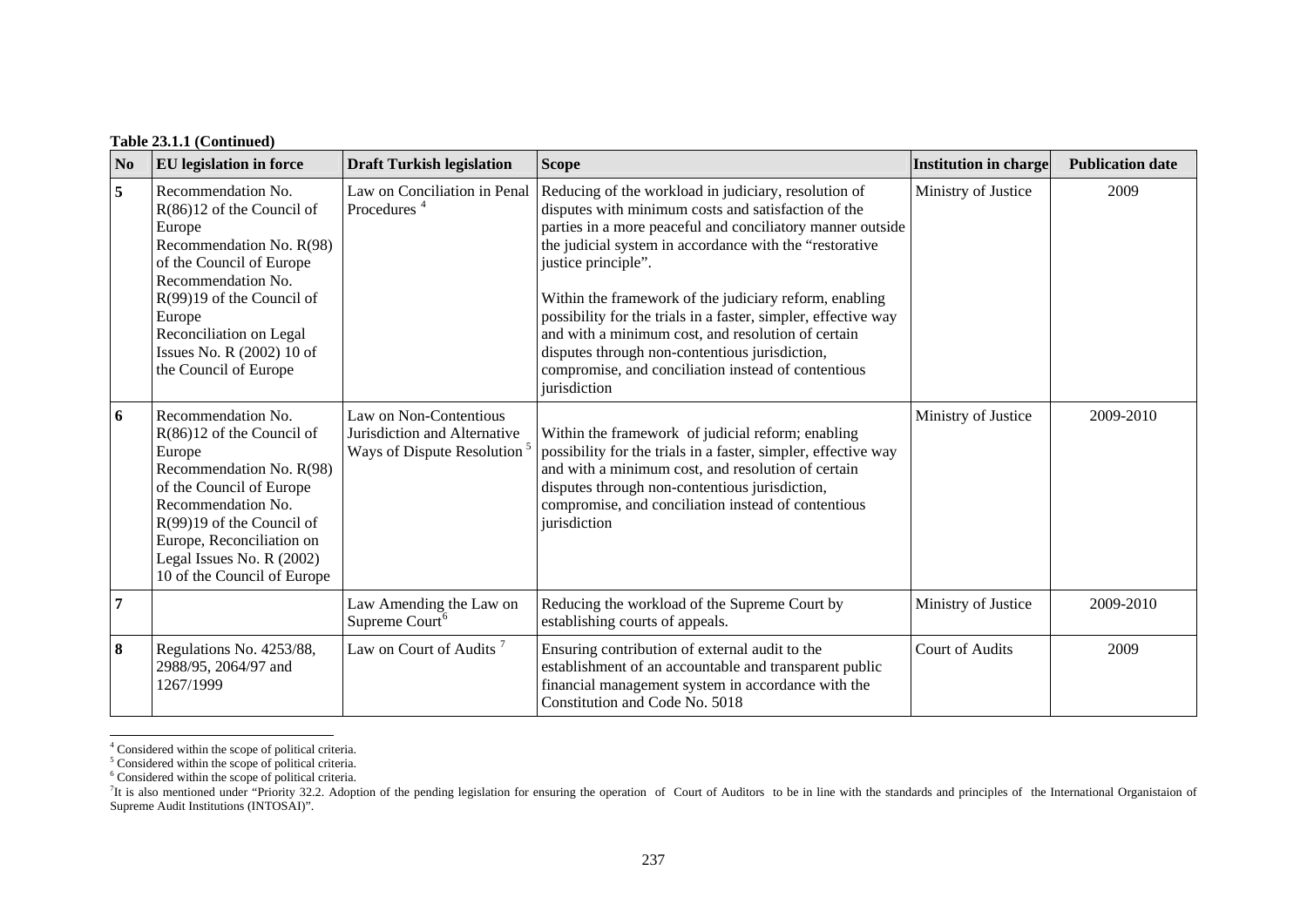## **Table 23.1.1 (Continued)**

| N <sub>o</sub> | Yürürlükteki AB mevzuatı   Taslak Türk mevzuatı |                                                                                  | Kapsam                                                                                                                                                                                                                                                                                                                                                                                                                                                                                                       | Sorumlu kurum       | Yayım tarihi |
|----------------|-------------------------------------------------|----------------------------------------------------------------------------------|--------------------------------------------------------------------------------------------------------------------------------------------------------------------------------------------------------------------------------------------------------------------------------------------------------------------------------------------------------------------------------------------------------------------------------------------------------------------------------------------------------------|---------------------|--------------|
| 9              |                                                 | Law on Enforcement and<br><b>Execution of Punishment</b><br>Judges               | Conducting studies on the execution of convictions and<br>enforcement judges                                                                                                                                                                                                                                                                                                                                                                                                                                 | Ministry of Justice | 2009-2010    |
| 10             |                                                 | Law on Establishment of<br>Regional Appeal System in<br>Administrative Judiciary | Taking parallelism in judicial procedures into account,<br>restructuring the organization of courts and trial<br>procedures in the administrative judiciary, which currently<br>has enough judges, auxiliary staff, organization, premises<br>and other equipment in order to implement regional<br>appeal system in administrative judiciary.                                                                                                                                                               | Ministry of Justice | 2010         |
| 11             |                                                 | Law on Judicial Data<br>Processing Institution                                   | Ensuring the credibility and accuracy of judiciary to the<br>highest degree, and accelerating functioning of it by<br>means of cooperation with the Constitutional Court, Court<br>of Cassation, Council of State, Court of Jurisdictional<br>Disputes, High Council for Judges and Prosecutors,<br>Supreme Election Board, civil/criminal and administrative<br>judiciary organs, central and administrative units of the<br>Ministry of Justice, offices affiliated or attached to<br>Ministry of Justice. | Ministry of Justice | 2010         |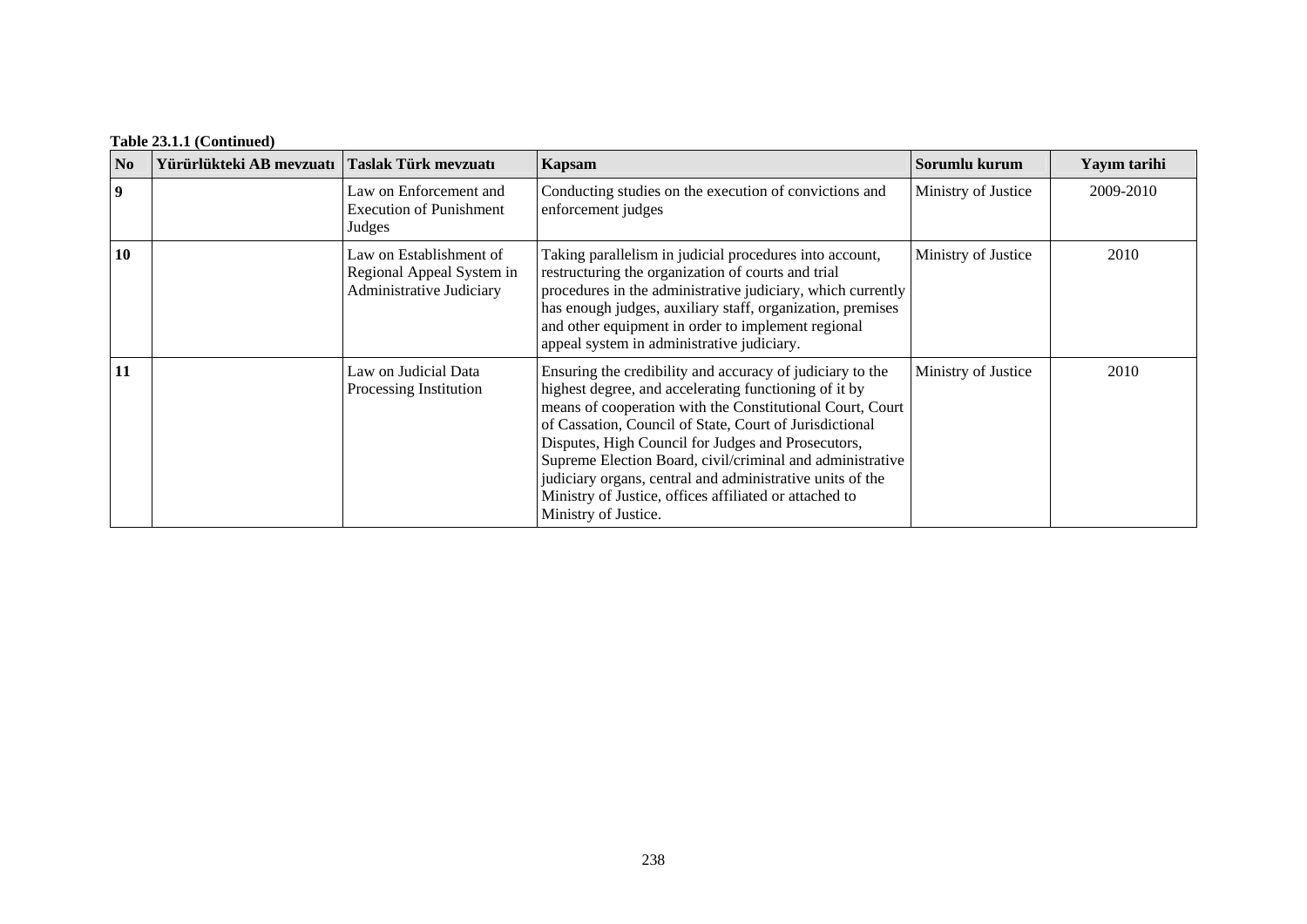### **2 Schedule of required institutional building for legislative alignment and implementation**

#### **Table 23.1.2**

| N <sub>o</sub>          | <b>Requirements</b>                                                                                                                                                                                                                                                 | Year |
|-------------------------|---------------------------------------------------------------------------------------------------------------------------------------------------------------------------------------------------------------------------------------------------------------------|------|
|                         | (Ministry of Justice)                                                                                                                                                                                                                                               |      |
|                         | Establishment of a Judicial Trainer Pool                                                                                                                                                                                                                            | 2009 |
|                         | <b>Establishment of Ombudsman</b>                                                                                                                                                                                                                                   | 2009 |
| 3                       | Establishment of Department of Mediation under the Directorate General of Legal Affairs of the Ministry of Justice                                                                                                                                                  | 2009 |
| $\overline{\mathbf{4}}$ | Establishment of Foreign Mission Offices of Liaison Judges in order to ensure trials having international course and effective cooperation<br>with EU and other international organisations in the area of judiciary.                                               | 2009 |
| 5                       | Establishment of Judiciary Media Spokemanship                                                                                                                                                                                                                       | 2009 |
| 6                       | Introduction of the cadre of "Judicial Service Expert" between judges, public prosecutors and auxiliary personnel in order to accelerate the<br>functioning and efficiency of the judiciary by reducing the administrative burden of the judges and prosecutors.    | 2010 |
|                         | Establishment of Regional Courts of Appeal                                                                                                                                                                                                                          | 2010 |
| 8                       | Enabling the Regional Administrative Courts to function in the position of courts of appeal by legal amendments giving the Regional<br>Administrative Courts the authority of regional appeal in parallel with legislation with regard to Regional Courts of Appeal | 2011 |
|                         | Establishment of Judicial Data Processing Institution                                                                                                                                                                                                               | 2010 |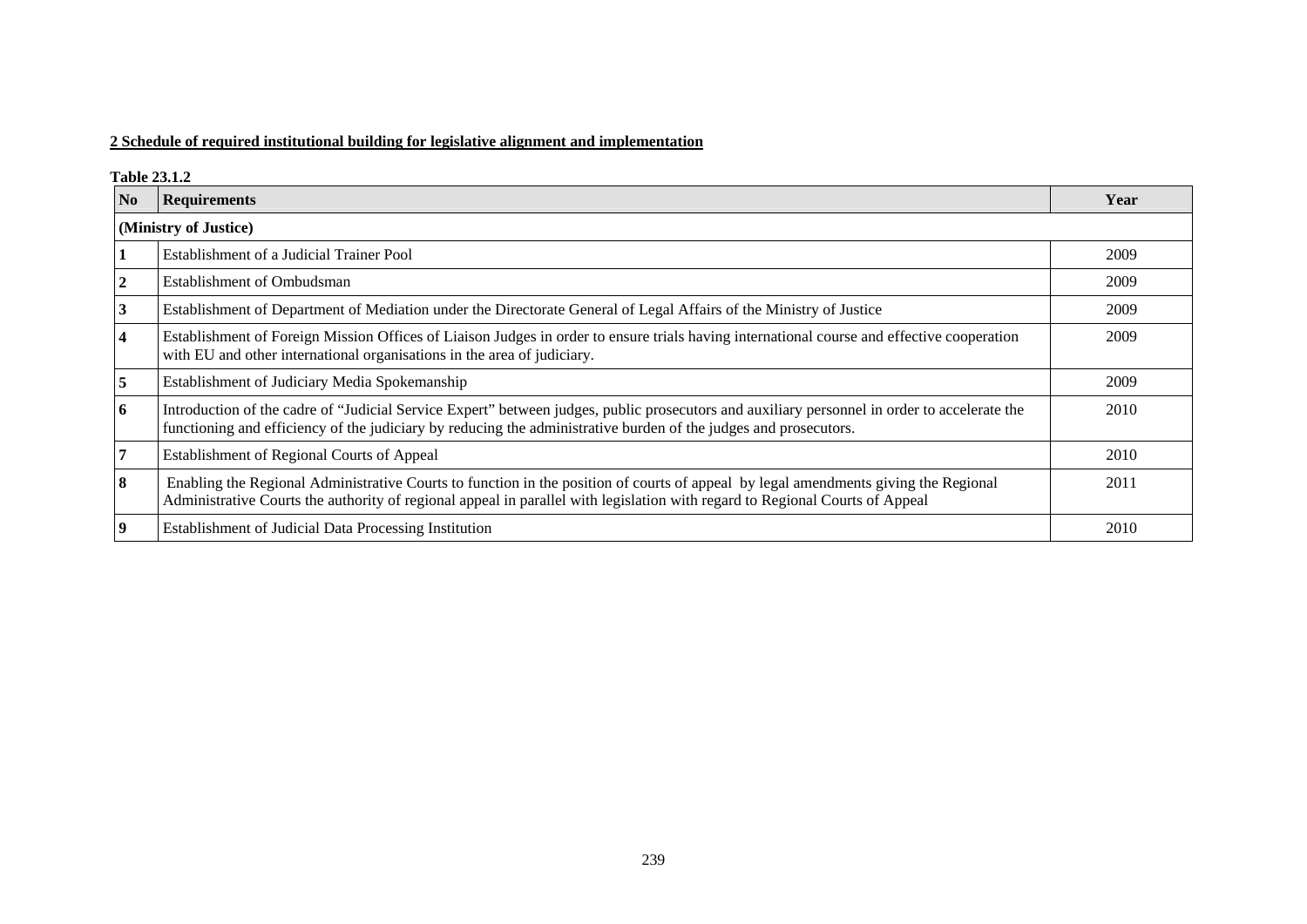| Table 23.1.3.1                                                       |      |                        |                   |              | (Euro)       |
|----------------------------------------------------------------------|------|------------------------|-------------------|--------------|--------------|
| <b>Requirements (Ministry of Justice) Ombudsman</b>                  | Year | <b>National budget</b> | <b>EU</b> sources | <b>Other</b> | <b>Total</b> |
| <b>I-Investment</b>                                                  | 2009 | 5,000                  |                   |              | 5,000        |
| II- Legislative alignment and implementation                         |      |                        |                   |              | 1,170,000    |
| - Personnel                                                          |      |                        |                   |              |              |
| - Education                                                          | 2009 |                        | 1,170,000         |              |              |
| - Consultancy                                                        |      |                        |                   |              |              |
| - Translation                                                        |      |                        |                   |              |              |
| - Other                                                              |      |                        |                   |              |              |
| <b>Total</b>                                                         |      | 5,000                  | 1,170,000         |              | 1,175,000    |
| Table 23.1.3.2                                                       |      |                        |                   |              | (Euro)       |
| <b>Requirements (Ministry of Justice) Department of</b><br>Mediation | Year | <b>National budget</b> | <b>EU</b> sources | Other        | <b>Total</b> |
| <b>I-Investment</b>                                                  | 2009 | 75,000                 | 225,000           |              | 300,000      |
| II- Legislative alignment and implementation                         |      |                        |                   |              |              |
| - Personnel                                                          |      |                        |                   |              |              |
| - Education                                                          | 2009 | 200,000                | 3,800,000         |              | 4,000,000    |
| - Consultancy                                                        |      |                        |                   |              |              |
| - Translation                                                        |      |                        |                   |              |              |
| - Other                                                              |      |                        |                   |              |              |
| <b>Total</b>                                                         |      | 275,000                | 4,025,000         |              | 4,300,000    |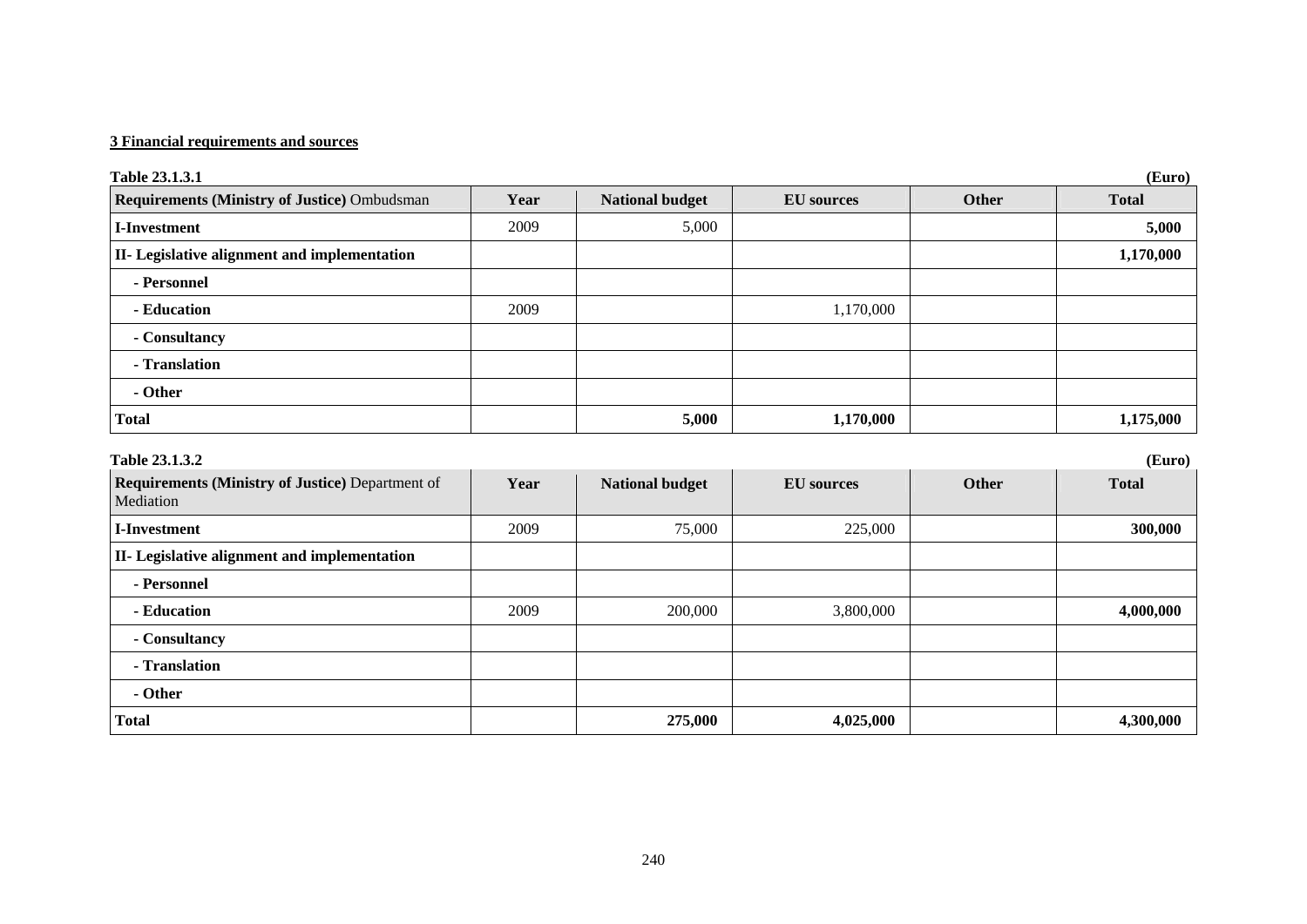| Table 23.1.3.3<br>(Euro)                                                               |      |                        |                   |              |              |  |
|----------------------------------------------------------------------------------------|------|------------------------|-------------------|--------------|--------------|--|
| <b>Requirements (Ministry of Justice)</b> Foreign Mission<br>Offices of Liaison Judges | Year | <b>National budget</b> | <b>EU</b> sources | <b>Other</b> | <b>Total</b> |  |
| <b>I-Investment</b>                                                                    |      |                        |                   |              |              |  |
| II- Legislative alignment and implementation                                           |      |                        |                   |              |              |  |
| - Personnel                                                                            | 2009 |                        | 250,000           |              | 250,000      |  |
| - Education                                                                            | 2009 | 100,000                | 900,000           |              | 1,000,000    |  |
| - Consultancy                                                                          | 2009 |                        | 250,000           |              | 250,000      |  |
| - Translation                                                                          | 2009 |                        | 250,000           |              | 250,000      |  |
| - Other                                                                                | 2009 |                        | 250,000           |              | 250,000      |  |
| <b>Total</b>                                                                           |      | 100,000                | 1,900,000         |              | 2,000,000    |  |

| Table 23.1.3.4<br>(Euro)                                                                                                          |      |                        |                   |                    |              |  |
|-----------------------------------------------------------------------------------------------------------------------------------|------|------------------------|-------------------|--------------------|--------------|--|
| Requirements (Ministry of Justice) Establishment of<br>Judiciary Media Spokemanship and establishment of<br>Judicial Trainer Pool | Year | <b>National budget</b> | <b>EU</b> sources | Other <sup>8</sup> | <b>Total</b> |  |
| <b>I-Investment</b>                                                                                                               |      |                        |                   |                    |              |  |
| II- Legislative alignment and implementation                                                                                      |      |                        |                   |                    |              |  |
| - Personnel                                                                                                                       | 2009 |                        |                   | 200,000            | 200,000      |  |
| - Education                                                                                                                       | 2009 |                        |                   | 200,000            | 200,000      |  |
| - Consultancy                                                                                                                     |      |                        |                   |                    |              |  |
| - Translation                                                                                                                     | 2009 |                        |                   | 50,000             | 50,000       |  |
| - Other                                                                                                                           | 2009 |                        |                   | 50,000             | 50,000       |  |
| <b>Total</b>                                                                                                                      |      |                        |                   | 500,000            | 500,000      |  |

<span id="page-5-0"></span><sup>&</sup>lt;sup>8</sup> Financed under the scope of memorandum of understanding which was concluded on 22.10.2007 envisaging cooperation with Sweden in certain fields.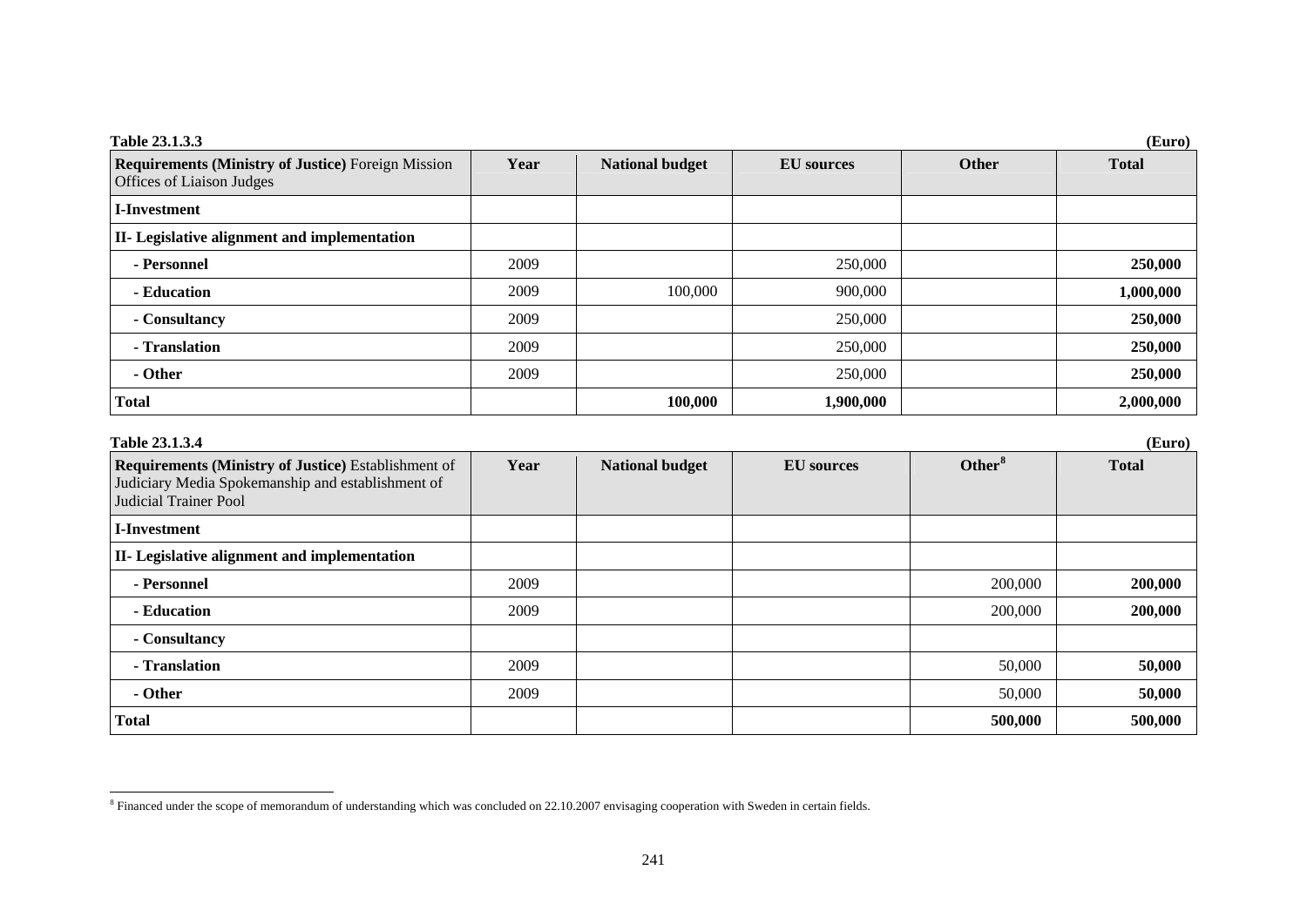| Table 23.1.3.5<br>(Euro)                                             |      |                        |                   |         |              |
|----------------------------------------------------------------------|------|------------------------|-------------------|---------|--------------|
| <b>Requirements (Ministry of Justice)</b> Judicial Service<br>Expert | Year | <b>National budget</b> | <b>EU</b> sources | Other   | <b>Total</b> |
| <b>I-Investment</b>                                                  |      |                        |                   |         |              |
| II- Legislative alignment and implementation                         |      |                        |                   |         |              |
| - Personnel                                                          |      |                        |                   |         |              |
| - Education                                                          | 2009 | 250,000                | 4,750,000         | 250,000 | 5,000,000    |
| - Consultancy                                                        |      |                        |                   |         |              |
| - Translation                                                        | 2009 |                        | 250,000           |         | 250,000      |
| - Other                                                              |      |                        |                   |         |              |
| <b>Total</b>                                                         |      | 250,000                | 5,000,000         | 250,000 | 5,500,000    |

<span id="page-6-0"></span>

| Table 23.1.3.6<br>(Euro)                                               |      |                        |                   |       |              |  |
|------------------------------------------------------------------------|------|------------------------|-------------------|-------|--------------|--|
| <b>Requirements (Ministry of Justice) Regional Courts</b><br>of Appeal | Year | <b>National budget</b> | <b>EU</b> sources | Other | <b>Total</b> |  |
| <b>I-Investment</b>                                                    |      |                        |                   |       |              |  |
| II- Legislative alignment and implementation                           |      |                        |                   |       |              |  |
| - Personnel                                                            |      |                        |                   |       |              |  |
| - Education                                                            | 2010 | 40,000                 | 360,000           |       | 400,000      |  |
| - Consultancy                                                          |      |                        |                   |       |              |  |
| - Translation                                                          |      |                        |                   |       |              |  |
| - Other                                                                |      |                        |                   |       |              |  |
| <b>Total</b>                                                           |      | 40,000                 | 360,000           |       | 400,000      |  |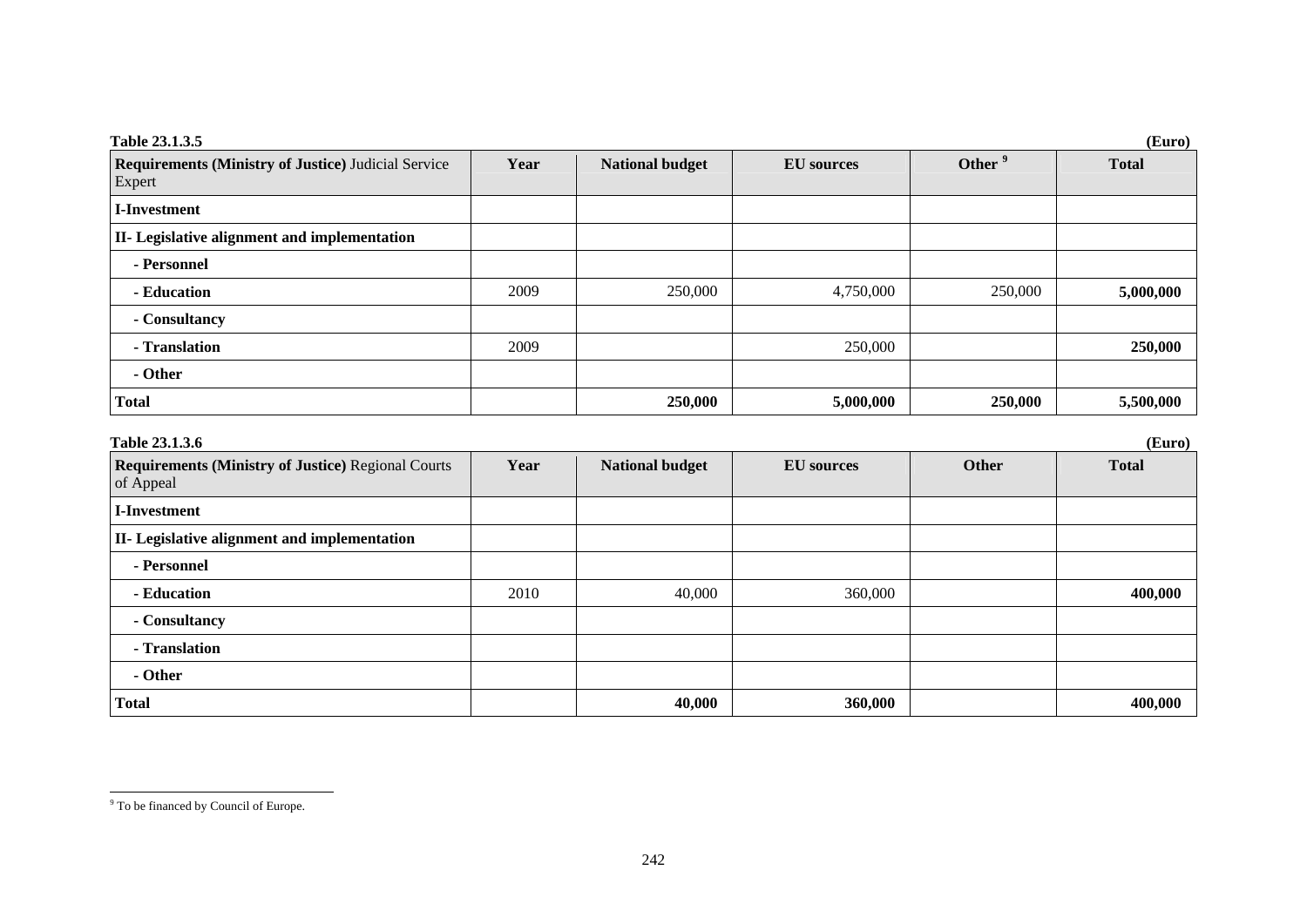| Table 23.1.3.7                                                                                                    |      |                        |                   |              | (Euro)       |
|-------------------------------------------------------------------------------------------------------------------|------|------------------------|-------------------|--------------|--------------|
| <b>Requirements (Ministry of Justice)</b> Transformation of<br>Regional Administrative Courts as Courts of Appeal | Year | <b>National budget</b> | <b>EU</b> sources | <b>Other</b> | <b>Total</b> |
| I-Investment                                                                                                      |      |                        |                   |              |              |
| II- Legislative alignment and implementation                                                                      |      |                        |                   |              |              |
| - Personnel                                                                                                       | 2011 |                        | 100,000           |              | 100,000      |
| - Education                                                                                                       | 2011 |                        | 300,000           |              | 300,000      |
| - Consultancy                                                                                                     |      |                        |                   |              |              |
| - Translation                                                                                                     | 2011 |                        | 100,000           |              | 100,000      |
| - Other                                                                                                           | 2011 |                        | 100,000           |              | 100,000      |
| <b>Total</b>                                                                                                      |      |                        | 600,000           |              | 600,000      |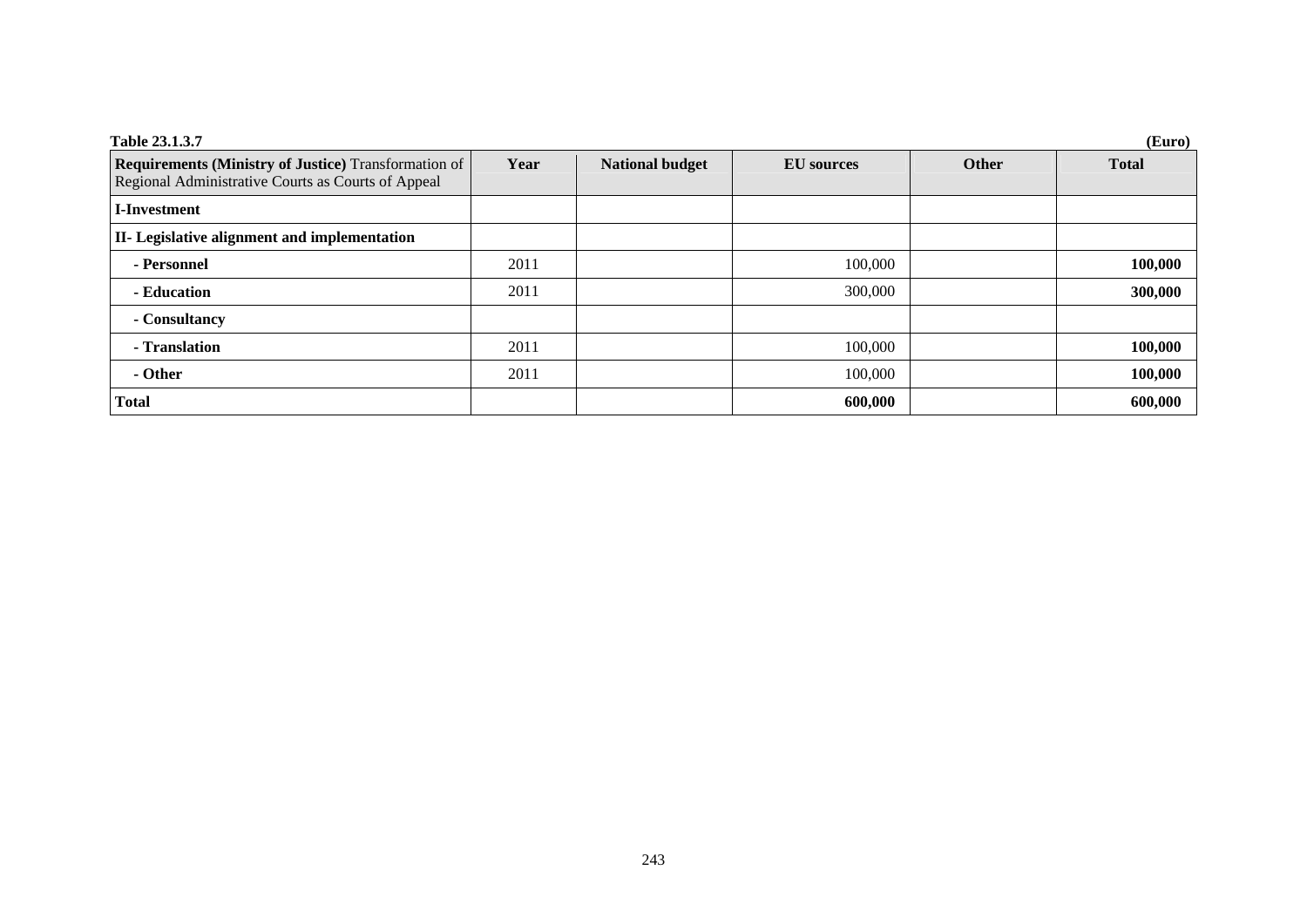## **Priority 23.2 Fight against Corruption**

## **1 Schedule of legislative alignment**

### **Table 23.2.1**

| $\mathbf{N_0}$ | <b>EU</b> legislation in force | <b>Draft Turkish legislation</b>                                                                           | <b>Scope</b>                                                                                                                                                                                                                                                                                                                                                                                                                                                  | Institution in charge                                    | <b>Publication date</b> |
|----------------|--------------------------------|------------------------------------------------------------------------------------------------------------|---------------------------------------------------------------------------------------------------------------------------------------------------------------------------------------------------------------------------------------------------------------------------------------------------------------------------------------------------------------------------------------------------------------------------------------------------------------|----------------------------------------------------------|-------------------------|
|                |                                | Amendment to the Law No.<br>5176 on Establishment of<br>the Board of Ethics of the<br>Public Officials and | Removal of the defects stemming from the Law that came<br>up in the implementation period of first four years (As<br>brought up in GRECO and EU progress reports, non-<br>ensuring of sufficient independence primarily in the issues<br>Amendment to Certain Laws of personnel and budget, non-examination of issues which<br>were submitted to the judiciary etc.)<br>Evaluation along with the Law on Ombudsman due to a<br>parallelism in the task areas, | The Board of Ethics<br>of the Public<br><b>Officials</b> | 2009-2010               |

## **2 Schedule of required institutional building for legislative alignment and implementation**

### **Table 23.2.2**

| <b>No</b>                                               | <b>Requirements</b>                                                                                                                                                                                                                                                                                   | Year      |  |  |
|---------------------------------------------------------|-------------------------------------------------------------------------------------------------------------------------------------------------------------------------------------------------------------------------------------------------------------------------------------------------------|-----------|--|--|
| (Ministry of Finance (Presidency of Inspection Board))  |                                                                                                                                                                                                                                                                                                       |           |  |  |
|                                                         | Reconstructing and training studies in order to improve the capacity of the Inspection Board on the fight against corruption                                                                                                                                                                          | 2009-2010 |  |  |
| (The Board of Ethics for Public Officials)              |                                                                                                                                                                                                                                                                                                       |           |  |  |
|                                                         | Ensuring The Board of Ethics for Public Officials to have a budget and secretariat with a quality in consistent with its tasks                                                                                                                                                                        | 2009-2010 |  |  |
| (Ministry of Interior (General Command of Gendarmerie)) |                                                                                                                                                                                                                                                                                                       |           |  |  |
| $\overline{3}$                                          | Within the scope of the implementation of Turkey's National Strategy on Combating Organised Crime and strengthening the fight against<br>organised crime, drugs, trafficking in human beings, fraud, corruption and money-laundering, training of trainers in the area of fight against<br>corruption | 2009-2010 |  |  |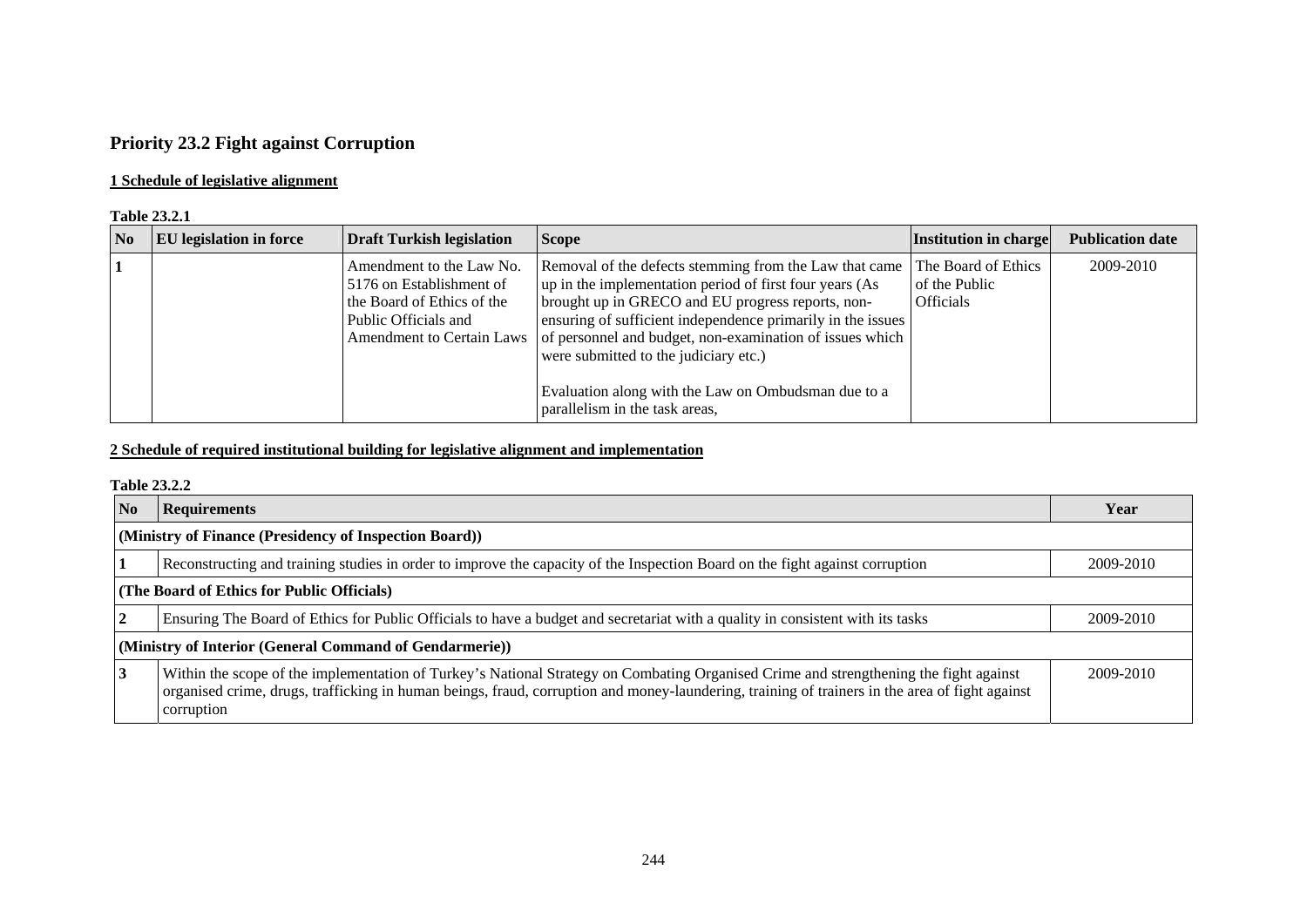| Table 23.2.3.1                                                                                                                   |           |                        |                   |              | (Euro)       |
|----------------------------------------------------------------------------------------------------------------------------------|-----------|------------------------|-------------------|--------------|--------------|
| <b>Requirements (Ministry of Finance (Inspection</b><br>Board))                                                                  | Year      | <b>National budget</b> | <b>EU</b> sources | <b>Other</b> | <b>Total</b> |
| <b>I-Investment</b>                                                                                                              | 2009-2010 | 150,000                | 450,000           |              | 600,000      |
| II- Legislative alignment and implementation                                                                                     |           |                        |                   |              |              |
| - Personnel                                                                                                                      |           |                        |                   |              |              |
| - Education                                                                                                                      | 2009-2010 |                        | 400,000           |              | 400,000      |
| - Consultancy                                                                                                                    | 2009-2010 |                        | 150,000           |              | 150,000      |
| - Translation                                                                                                                    | 2009-2010 |                        | 50,000            |              | 50,000       |
| - Other                                                                                                                          | 2009-2010 |                        | 400,000           |              | 400,000      |
| <b>Total</b>                                                                                                                     |           | 150,000                | 1,450,000         |              | 1,600,000    |
| Table 23.2.3.2                                                                                                                   |           |                        |                   |              | (Euro)       |
| <b>Requirements (Ethics Board for Public Officials)</b>                                                                          | Year      | <b>National budget</b> | <b>EU</b> sources | Other        | <b>Total</b> |
| <b>I-Investment</b>                                                                                                              |           |                        |                   |              |              |
| II- Legislative alignment and implementation                                                                                     |           |                        |                   |              |              |
| - Personnel                                                                                                                      |           |                        |                   |              |              |
| - Education                                                                                                                      | 2009-2010 |                        | 500,000           |              | 500,000      |
| - Consultancy                                                                                                                    |           |                        |                   |              |              |
| - Translation                                                                                                                    |           |                        |                   |              |              |
| - Other                                                                                                                          |           |                        |                   |              |              |
| In order to improve ethics culture, supporting the<br>works to be done by public institutions, universities<br>and civil society | 2009-2010 | 200,000                | 500,000           |              | 700,000      |
| <b>Total</b>                                                                                                                     |           | 200,000                | 1,000,000         |              | 1,200,000    |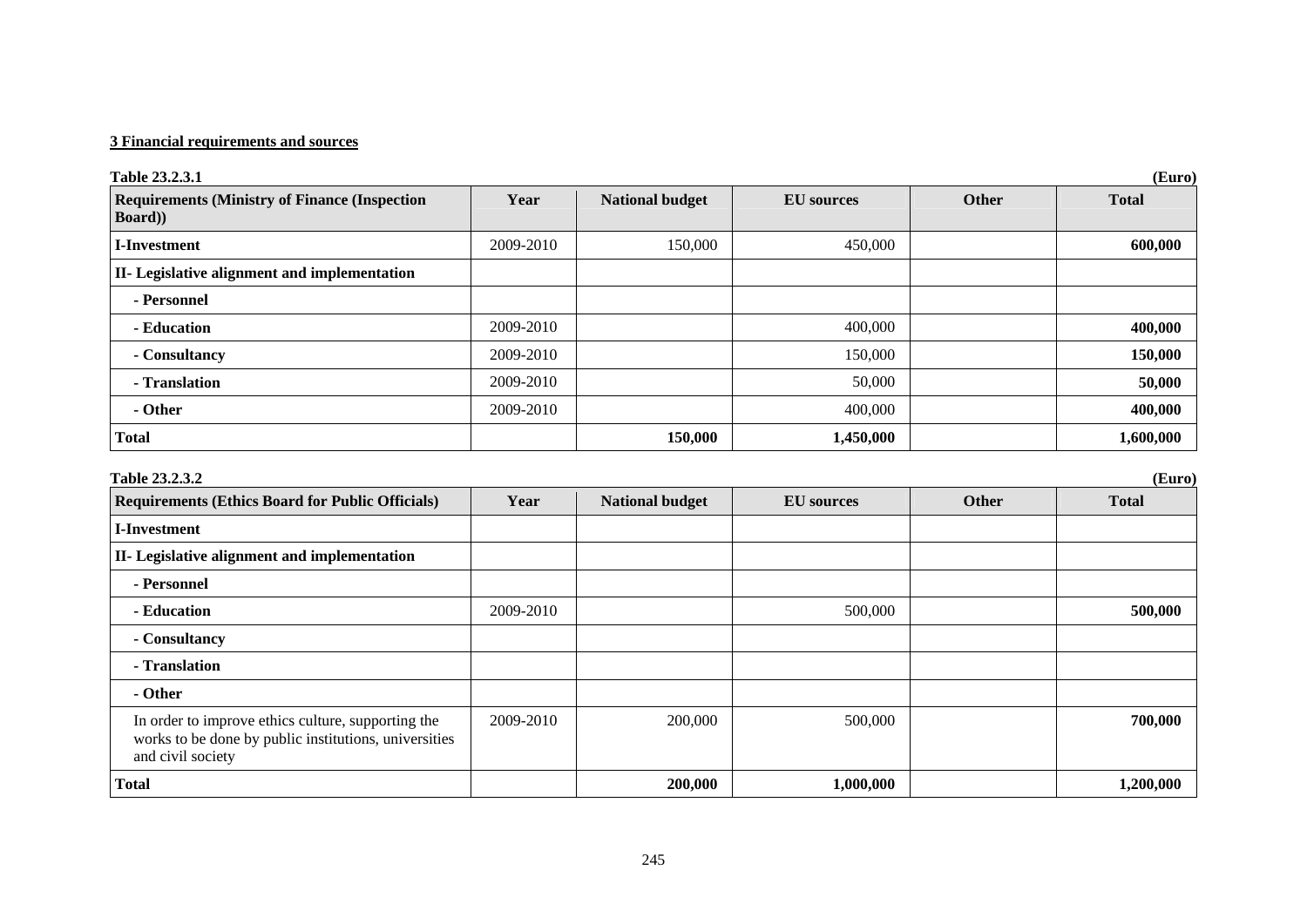| Table 23.2.3.3                                                                       |           |                        |                   |       | (Euro)       |
|--------------------------------------------------------------------------------------|-----------|------------------------|-------------------|-------|--------------|
| <b>Requirements (Ministry of Interior (General</b><br><b>Command of Gendarmerie)</b> | Year      | <b>National budget</b> | <b>EU</b> sources | Other | <b>Total</b> |
| <b>I-Investment</b>                                                                  |           |                        |                   |       |              |
| II- Legislative alignment and implementation                                         |           |                        |                   |       |              |
| - Personnel                                                                          |           |                        |                   |       |              |
| - Education                                                                          | 2009-2010 |                        | 2,500,000         |       | 2,500,000    |
| - Consultancy                                                                        |           |                        |                   |       |              |
| - Translation                                                                        | 2009-2010 |                        | 500,000           |       | 500,000      |
| - Other                                                                              |           |                        |                   |       |              |
| <b>Total</b>                                                                         |           |                        | 3,000,000         |       | 3,000,000    |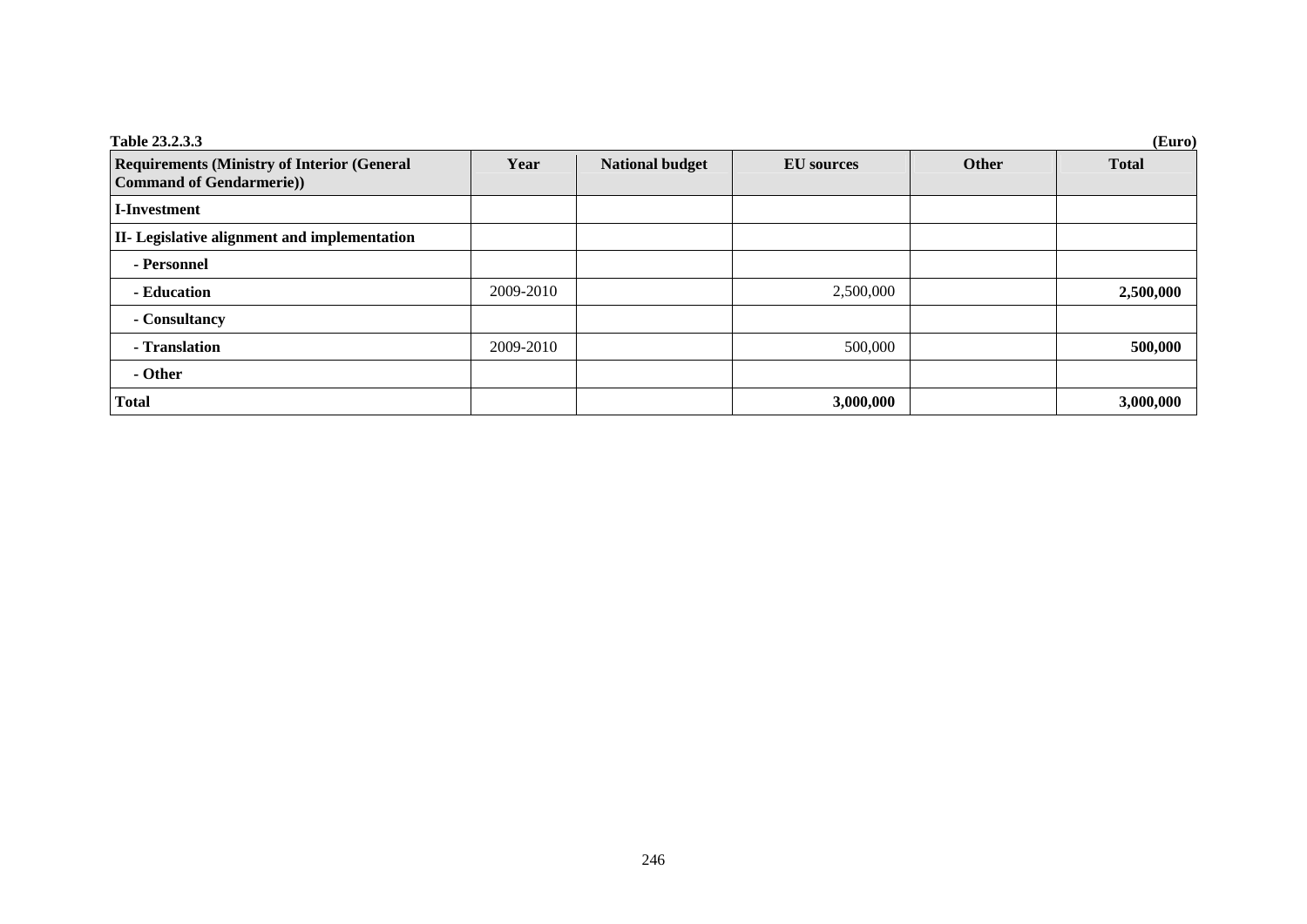# **Priority 23.3 Fundamental Rights**

## **1 Schedule of legislative alignment**

### **Table 23.3.1**

| N <sub>0</sub> | <b>EU</b> legislation in force                                                                                                                                                                               | <b>Draft Turkish legislation</b>                                                                                                                                                               | <b>Scope</b>                                                                                                                                                                                                                                                                                                                                                                       | <b>Institution in charge</b>                      | <b>Publication date</b> |
|----------------|--------------------------------------------------------------------------------------------------------------------------------------------------------------------------------------------------------------|------------------------------------------------------------------------------------------------------------------------------------------------------------------------------------------------|------------------------------------------------------------------------------------------------------------------------------------------------------------------------------------------------------------------------------------------------------------------------------------------------------------------------------------------------------------------------------------|---------------------------------------------------|-------------------------|
|                | Directives No. 89/552/EEC<br>and 2007/65/EC                                                                                                                                                                  | <b>Implementing Regulation on</b><br>Radio and Television<br><b>Broadcasts in Different</b><br>Languages and Dialects Used<br><b>Traditionally by Turkish</b><br>Citizens in Their Daily Lives | In accordance with the Article 21 of the Law No. 2954 on<br>Turkish Radio and Television amended with the Law No.<br>5767, rearrangement of the implementing regulation,<br>regulating broadcasts in different languages and dialects<br>used traditionally by Turkish citizens in their daily lives,<br>in order for it to include both public and private<br><b>broadcasters</b> | Radio and<br><b>Television Supreme</b><br>Council | 2010                    |
| $\overline{2}$ | European Convention on<br>Human Rights<br>Decisions of European Court<br>of Human Rights<br><b>United Nations Convention</b><br>on the Elimination of All<br><b>Forms of Discrimination</b><br>against Women | Law Amending the Turkish<br>Civil Law                                                                                                                                                          | Modernizing the procedures of identifying the blood tie<br>between fathers and child born out of wedlock through<br>recognition or judge decision                                                                                                                                                                                                                                  | Ministry of Justice                               | 2009                    |
| $\mathbf{3}$   | UN Convention on the<br>Rights of the Child dated 20<br>November 1989                                                                                                                                        | Implementing Regulation on<br>Child and Youth Centres for<br>Children Living and/or<br>Working on the Streets                                                                                  | Regulating of the rules and procedures of Child and Youth Directorate General<br>Centres serving for children living and/or working on the<br>streets and their families                                                                                                                                                                                                           | for Social Services<br>and Child Protection       | 2009                    |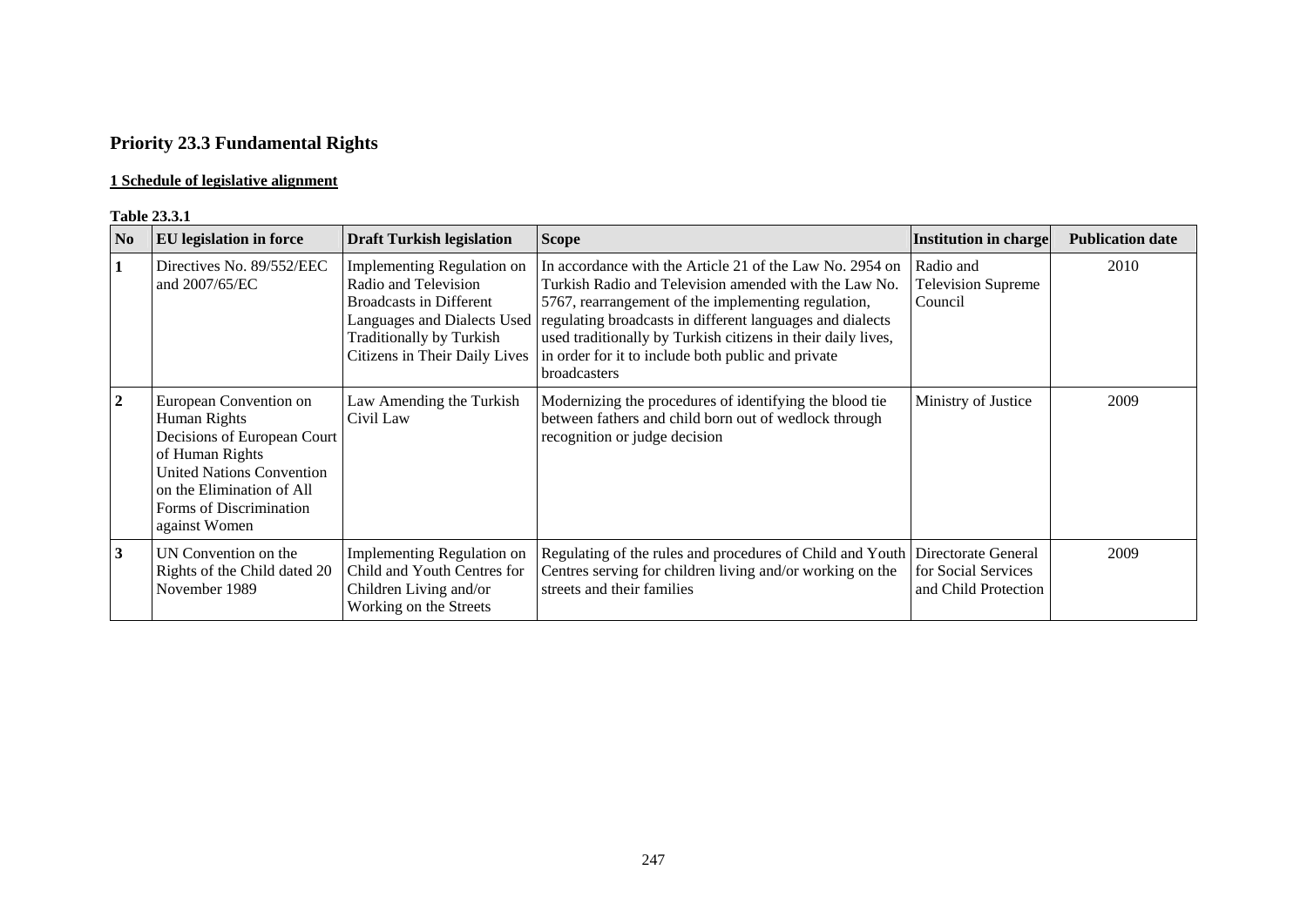## **Table 23.3.1 (Continued)**

| N <sub>0</sub>          | <b>EU</b> legislation in force                                                                                                                                                   | <b>Draft Turkish legislation</b>                                                                                                                                                                                                    | <b>Scope</b>                                                                                                                                                                                                                                                                                                                                                                                                                                                                                                                                                                                                                                                                                                                                          | <b>Institution in charge</b>                                       | <b>Publication date</b> |
|-------------------------|----------------------------------------------------------------------------------------------------------------------------------------------------------------------------------|-------------------------------------------------------------------------------------------------------------------------------------------------------------------------------------------------------------------------------------|-------------------------------------------------------------------------------------------------------------------------------------------------------------------------------------------------------------------------------------------------------------------------------------------------------------------------------------------------------------------------------------------------------------------------------------------------------------------------------------------------------------------------------------------------------------------------------------------------------------------------------------------------------------------------------------------------------------------------------------------------------|--------------------------------------------------------------------|-------------------------|
| $\overline{\mathbf{4}}$ | UN Convention on the Rights<br>of the Child dated 20<br>November 1989                                                                                                            | Implementing Regulation on<br>Protection, Care and<br><b>Rehabilitation Centre</b>                                                                                                                                                  | Making regulations regarding the establishment, organisation<br>and operation of Protection, Care and Social Rehabilitation<br>Centres run with cooperation protocols and/or established<br>with the aim of realisation of the necessary professional<br>interventions to the children who benefit of care<br>measures/protection decisions, who are pushed towards<br>crime, who are under the risk of being pushed towards crime,<br>who are released from penitentiary and being in need of<br>protection and support, by meeting their basic needs,<br>determining their physical, emotional and social needs; by<br>ensuring their return to their families and close<br>neighbourhoods, and to be ready for their next social service<br>model. | Directorate General<br>for Social Services<br>and Child Protection | 2009                    |
| 5                       | UN Convention on the Rights<br>of the Child dated 20<br>November 1989                                                                                                            | Implementing Regulation on<br>Care and Social Rehabilitation<br>Centre                                                                                                                                                              | Making regulations regarding the establishment, organisation<br>and operation of Care and Social Rehabilitation Centres,<br>established for children victim of crime with the aim of<br>meeting their basic needs, run according to cooperation<br>protocols, realisation of the necessary professional<br>interventions by determining their physical, emotional and<br>social needs, ensuring their return to their families and close<br>neighbourhoods and be ready for their next social service<br>model.                                                                                                                                                                                                                                       | Directorate General<br>for Social Services<br>and Child Protection | 2009                    |
| 6                       | UN Convention on the Rights<br>of the Child dated 20<br>November 1989                                                                                                            | Prime Ministry Circular on<br><b>Working Rules and Procedures</b><br>of Provincial Child Rights<br>Children and Adult<br>Committees                                                                                                 | Regulation of issues required to be complied in order to solve<br>the problems faced in implementation, removal of the<br>different implementations and ensure unity in<br>implementation through working rules and procedures of<br>Provincial Child Rights Children and Adult Committees                                                                                                                                                                                                                                                                                                                                                                                                                                                            | Directorate General<br>for Social Services<br>and Child Protection | 2009                    |
| $\overline{7}$          | Additional Protocol No.12 to<br>the Convention for the<br>Protection of Human Rights<br>and Fundamental Freedoms<br>regarding Prohibition of<br>Discrimination on Any<br>Grounds | Law Approving the<br>Ratification of the Additional<br>Protocol No.12 to the<br>Convention for the Protection<br>of Human Rights and<br><b>Fundamental Freedoms</b><br>regarding Prohibition of<br>Discrimination on Any<br>Grounds | Basing any kind of measures to be taken on objective and<br>reasonable justification in order to ensure full and effective<br>equality following the non-discrimination principle,                                                                                                                                                                                                                                                                                                                                                                                                                                                                                                                                                                    | Ministry of Foreign<br>Affairs<br>Ministry of Justice              | 2011                    |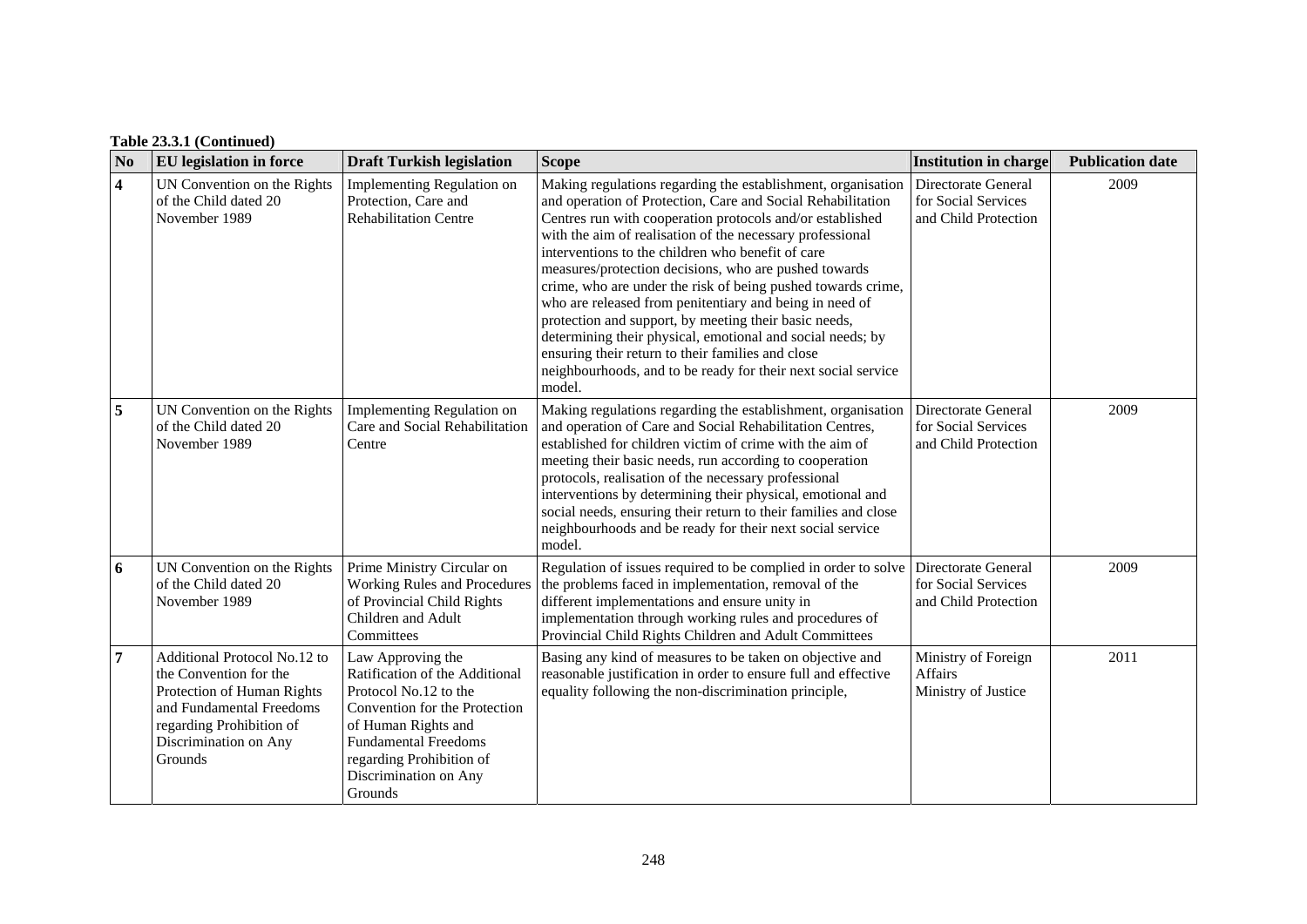## **2 Schedule of required institutional building for legislative alignment and implementation**

#### **Table 23.3.2**

| <b>No</b> | Requirements                                                                                                                                                                                                                                                | Year      |
|-----------|-------------------------------------------------------------------------------------------------------------------------------------------------------------------------------------------------------------------------------------------------------------|-----------|
|           | (Radio and Television Supreme Council)                                                                                                                                                                                                                      |           |
|           | Training of the monitoring experts to be assigned for tracking the broadcast services in different languages and dialects used traditionally by<br>Turkish citizens in daily lives in accordance with the Law No. 3984 and related implementing regulations | 2009-2011 |

| <b>Table 23.3.3</b>                                           |           |                        |                   |       | (Euro)       |
|---------------------------------------------------------------|-----------|------------------------|-------------------|-------|--------------|
| <b>Requirements (Radio and Television Supreme</b><br>Council) | Year      | <b>National Budget</b> | <b>EU</b> sources | Other | <b>Total</b> |
| I-Investment                                                  |           |                        |                   |       |              |
| <b>II-</b> Legislative alignment and implementation           |           |                        |                   |       |              |
| - Personnel                                                   |           |                        |                   |       |              |
| - Education                                                   | 2009-2011 | 30,000                 |                   |       | 30,000       |
| - Consultancy                                                 |           |                        |                   |       |              |
| - Translation                                                 |           |                        |                   |       |              |
| - Other                                                       |           |                        |                   |       |              |
| <b>Total</b>                                                  |           | 30,000                 |                   |       | 30,000       |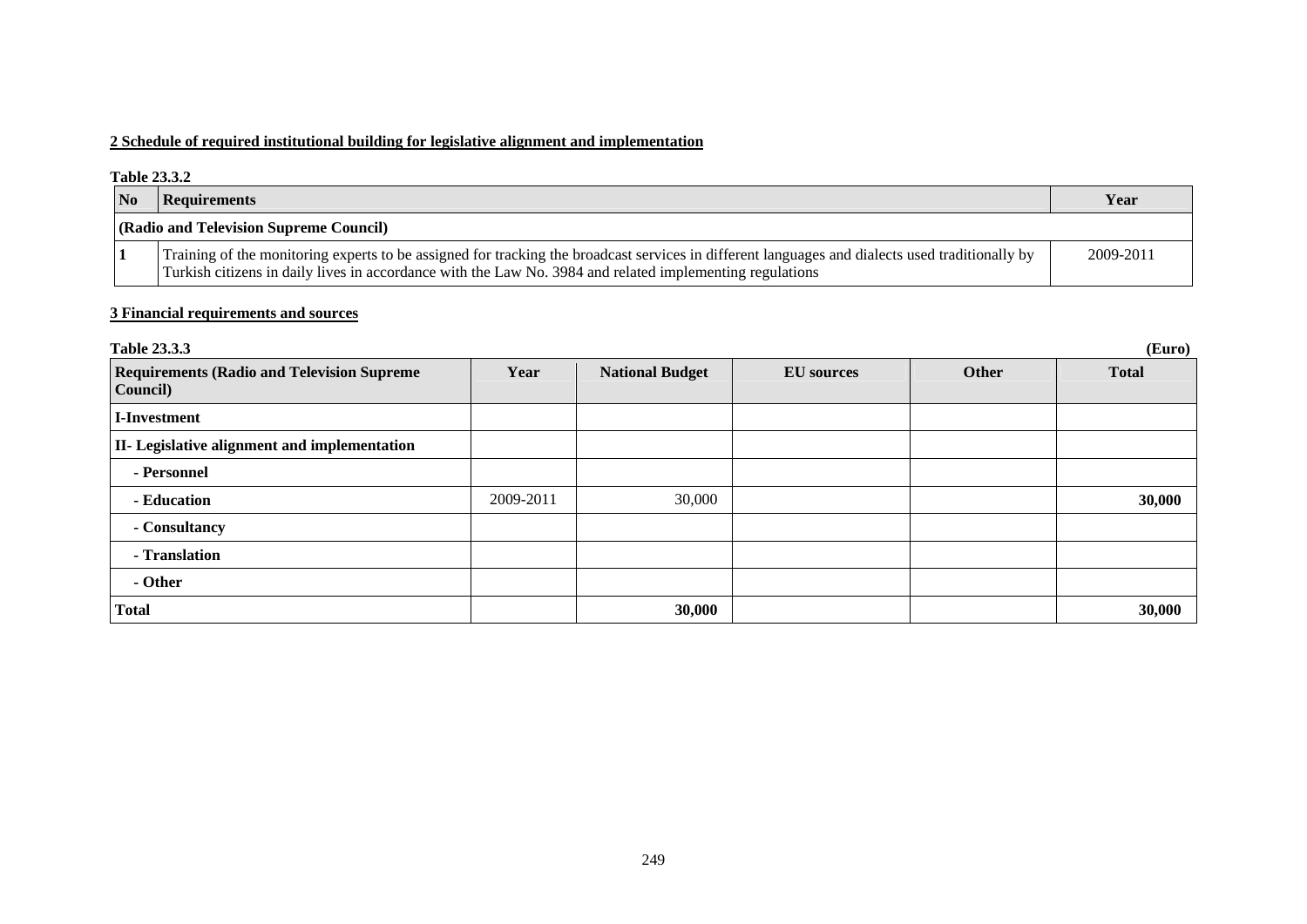## **Priority 23.4 Legislation work on protection of personal data and the establishment of an independent data protection audit authority**

## **1 Schedule of legislative alignment**

### **Table 23.4.1**

| No | <b>EU</b> legislation in force                                                                                                                             | <b>Draft Turkish legislation</b>                                                  | <b>Scope</b>                                                                                                                                                                                                                                                                                        | Institution in charge | <b>Publication date</b> |
|----|------------------------------------------------------------------------------------------------------------------------------------------------------------|-----------------------------------------------------------------------------------|-----------------------------------------------------------------------------------------------------------------------------------------------------------------------------------------------------------------------------------------------------------------------------------------------------|-----------------------|-------------------------|
|    | Council of Europe<br>Convention for the<br>Protection of Individuals<br>with regard to Automatic<br>Processing of Personal Data,<br>Directive No. 95/46/EC | Law on the Protection of<br>Personal Data                                         | To protect the immunity, material and moral existence as<br>well as fundamental rights and freedoms of individuals,<br>with the condition of determining basic principals on<br>matters concerning the collecting, the processing and the<br>safeguarding of personal data                          | Ministry of Justice   | 2009                    |
|    | Directives No. 95/46/EC,<br>91/308/EEC                                                                                                                     | Law on Commercial Secrets,<br><b>Bank Secrets and Customer</b><br>Confidentiality | Regulating the principles and procedures on requesting,<br>furnishing, using and protecting Commercial secrets, bank<br>secrets and customer confidentiality of commercial<br>enterprises and corporations, banks, insurance companies<br>and intermediary institutions active in financial markets | Ministry of Justice   | 2009                    |

## **2 Schedule of required institutional building for legislative alignment and implementation**

### **Table 23.4.2**

| N <sub>o</sub> | Requirements                                                   | Year |
|----------------|----------------------------------------------------------------|------|
|                | (Ministry of Justice)                                          |      |
| <u>II.</u>     | <b>Establishment of Council of Protection of Personal Data</b> | 2009 |